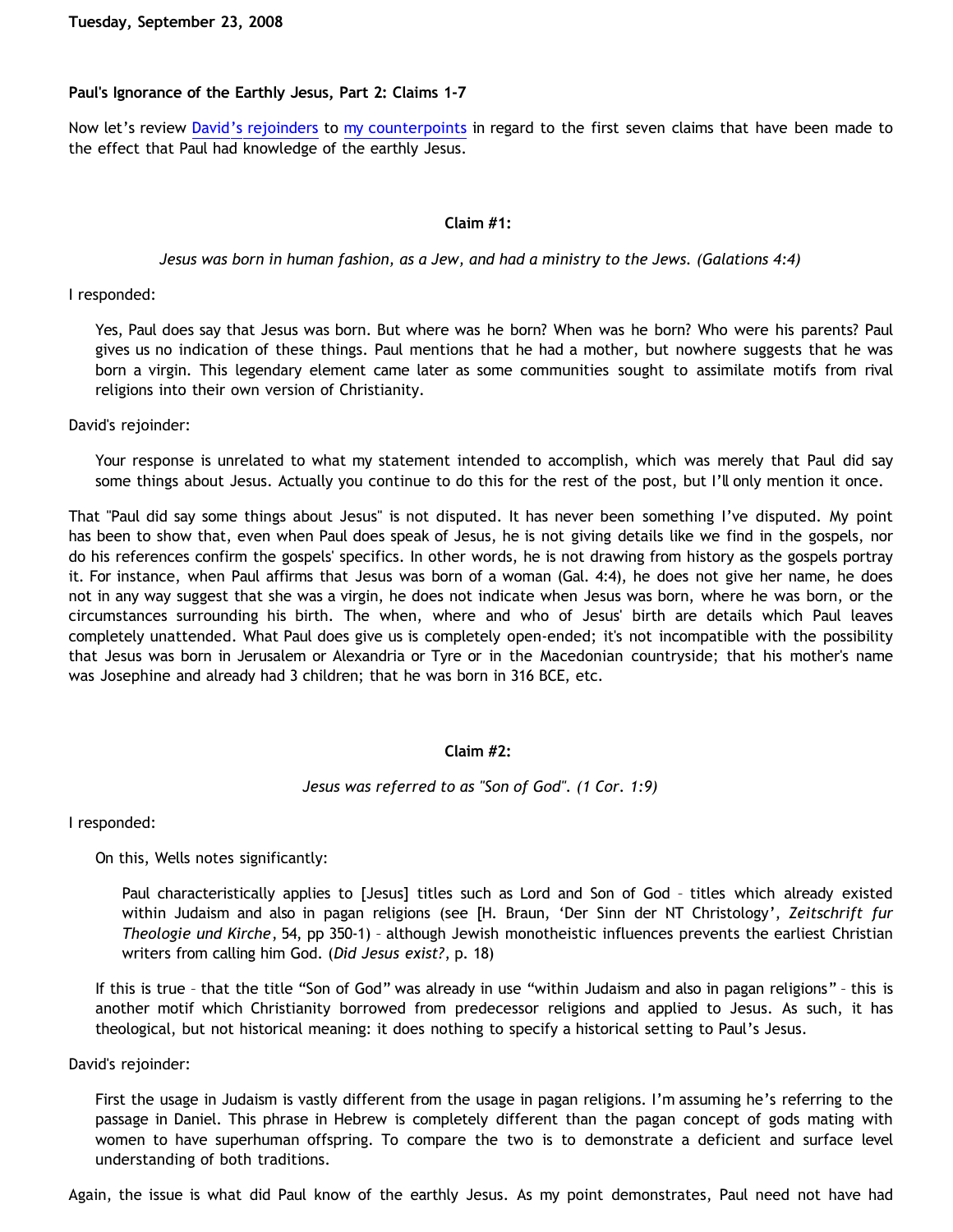familiarity with the earthly Jesus described in the gospels to have used these titles in reference to him. Even if one does want to claim that "the usage in Judaism is vastly different from the usage in pagan religions," this would not link Paul's reference to Jesus as "the Son of God" to knowledge of the earthly Jesus. This title was already infused in the existing religions of the day, so Paul's use of it does not indicate familiarity with the earthly Jesus.

## **Claim #3:**

## *Jesus was a direct descendent of King David. (Romans 1:3)*

I responded:

David was highly venerated by the Jews, as the legends about him in the OT indicate. Also, since Paul was drawing on OT themes as the palate for his portrait of Jesus, linking him to David would hardly be surprising. Again Wells poignantly nails it: "There are many centuries between David and Paul, and Paul gives no indication in which of them Jesus' earthly life fell." (*Did Jesus exist?*, p. 18) The reference to Jesus as coming from the seed of David opens the possible timeline for Paul's Jesus significantly.

David's rejoinder:

So you're asserting your conclusions on the data and saying Paul just made it up. All I was saying is Paul mentions it….hmm. Seems like the rhetoric just snowballs lately in these posts. Wells poignantly argues from silence, which is hardly unanticipated given his atheist agenda. Sorry I'm having too much fun, I'll stop. : P

Still in the throes of a meltdown, David characterizes my position as "saying Paul just made it up," which is not what I stated. I'll state it again: Paul was drawing on OT themes to inform his view of Jesus – not from reported history of the earthly Jesus (for instance, Paul gives no genealogy here), so linking him to David should be of no surprise. Again it's important to remember that Paul tells us that he got his knowledge of the gospel by revelation (Gal. 1:11-12) as opposed to historical reports. I have asked David to explain how this works, and unsurprisingly he has chosen not to pursue this question. For Paul, 'revelation' involved reinterpreting OT texts. Also, pointing out that "Paul gives no indication" of which century the earthly Jesus lived, is not an argument from silence. It's simply an observation, and if it were in error one should be able to overturn it by presenting a counter-observation, which David has not supplied. Again, David does not recover the point on behalf of the claim that Paul had any familiarity with the Jesus portrayed in the gospels.

# **Claim #4:**

*Jesus prayed to God using the term 'abba'. (Galations 4:6)*

I responded:

When does Paul have his Jesus do this, and where? How does Paul know? Is Paul making a historical reference, or is he making a theological point? The context of the Galatians passage suggests the latter rather than the former. This interpretation is only buttressed by its appearance in Mark, the earliest gospel:

David's rejoinder:

The term "abba" is the Aramaic equivalent of "daddy." The fact that Jesus would use such a term to address YHWH, the covenant God of Abraham, Isaac, and Jacob is absolutely ludicrous in a Jewish context. What evidence does Vermes present?

David is apparently unwilling to do his own research. But ultimately I don't really see the relevance even if one does dispute Vermes' proposal on the matter, since the claim that Paul has Jesus praying to God using the term 'abba' already misconstrues Gal. 4:6, and this claim could only be relevant as a challenge to my position if it can be shown that Paul is citing this from history – i.e., from knowledge of the earthly Jesus. Take a look at Gal. 4:6. It states:

And because ye are sons, God hath sent forth the Spirit of his Son into your hearts, crying, Abba, Father.

Paul makes use of the term 'abba' elsewhere, in Rom. 8:15:

For ye have not received the spirit of bondage again to fear; but ye have received the Spirit of adoption,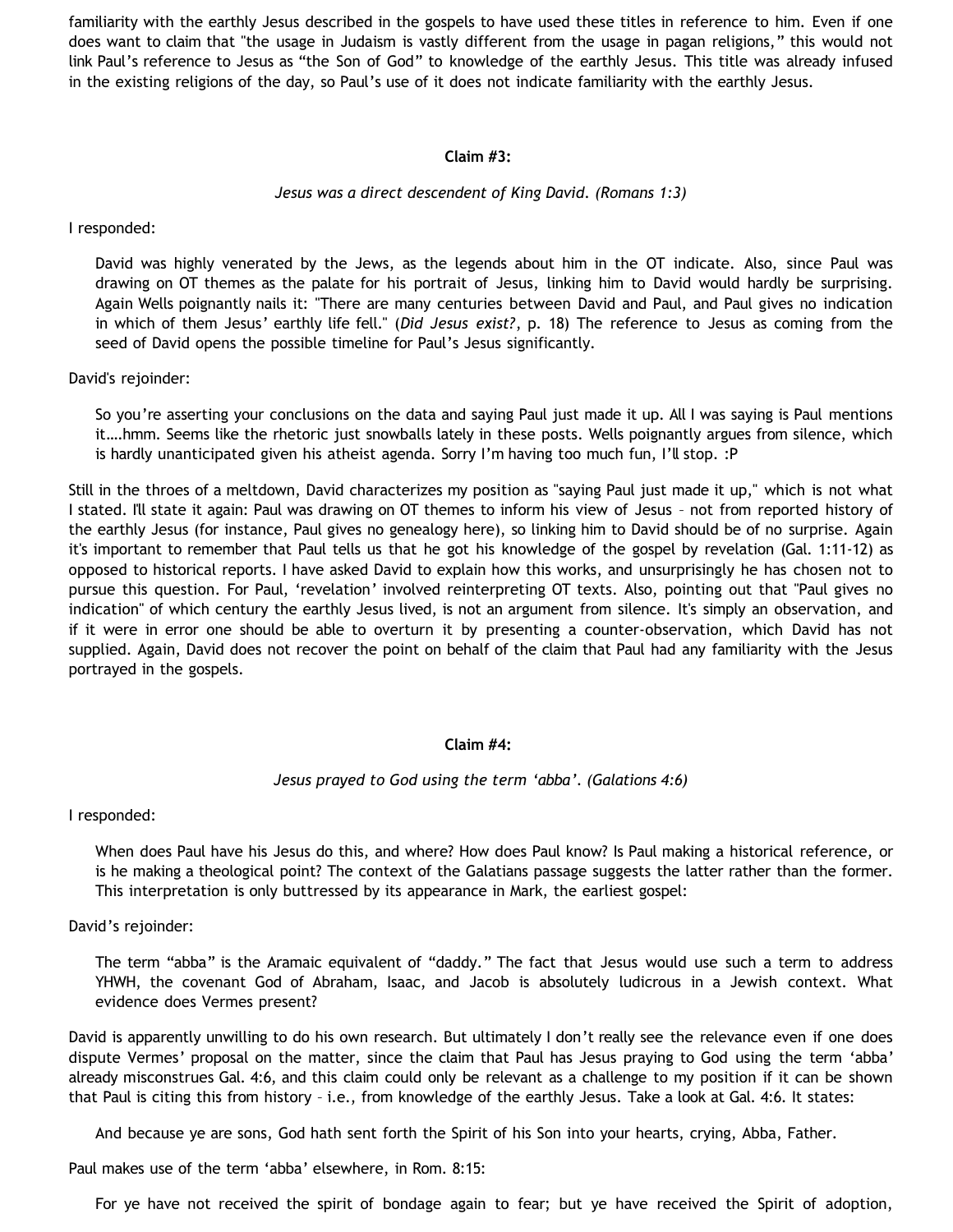whereby we cry, Abba, Father.

None of these quotes suggests that "Jesus prayed to God using the term 'abba'," certainly not as we read in the gospels. But even supposing one did get this interpretation from Paul (albeit by reading the gospels into his letters), he gives no indication of time or place or circumstances for this. And how would Paul know if Jesus prayed 'abba'? The gospels had not been written yet, so he certainly did not get this from them. Did he get it from Peter when he encountered him in Jerusalem or Antioch? Paul nowhere indicates that he did. Also, there are some additional problems regarding this for the historical Jesus side of things, but I'll get into this soon enough below.

# David wrote:

Don't cite sources to buttress your point if you merely intend to use their assertions and not their arguments.

Um, I'll do whatever the hell I want. I certainly do not take orders from David.

# David went on:

Anyway, this kind of thing is what got him crucified in the first place.

I don't think even the gospels have Jesus being crucified because he called the father deity "abba" in a private prayer. Indeed, Paul in no way suggests that this is what got Jesus crucified.

David wrote:

If the Jews were comfortable with it, then they sure reacted funny (well I guess I'm assuming they really reacted and you would merely contend the reaction was staged to prove a point by the author).

Since David brings it up, let's think about the Jews' reactions to the Jesus of Christianity according to the New Testament for a moment. In the gospels, they want Jesus crucified for breaking their religious laws. But in the book of Acts, Peter is able to convert thousands of Jerusalem's Jews with a couple sermons not long after the crucifixion. As Wells points out:

Peter's speeches in the early chapters of Acts go down extraordinarily well. He declares that "God foreshewed by the mouth of all the prophets that his Christ should suffer" (3:18). One might expect Jews to regard this as stretching their scriptures more than a bit. But no, Peter's audience accepted it in their thousands (4:4). This speech, and his previous one at Pentecost, have sufficed to Christianize what has been calculated as one fifth of the then population of Jerusalem. (*Can We Trust the New Testament?*, pp. 90-91)

In his speech before a multitude of Jerusalem Jews which served to convert some "three thousand souls" according to Acts 2:41, Peter refers to God as "the Father" (v. 33). Apparently these Jews did not have a problem with this, and in so short a time after their leadership had allegedly delivered Jesus to Pilate to be crucified. Indeed, that the Jerusalem Christians were so prominent and publicly active in the Jewish capital of the time, apparently only three or so months after their god-man had been sentenced to death for capital crimes, seems quite implausible. Wells explains how this commonly overlooked implausibility also works against the view that Jesus had a biological brother:

It is almost universally supposed that James was the brother of Jesus, and thus that Paul, James, and Cephas alike worshipped a Jesus recently executed at the behest of the Jerusalem authorities as a Messianic pretender, as "king of the Jews" according to the gospels. But if the Jerusalem authorities had found Jesus sufficiently dangerous to have eliminated him, is it plausible that they would have left unmolested, for a generation or more, his close followers in the same city who were implicating themselves in all that he had stood for by proclaiming that his resurrection had vindicated him as God's Messiah, and that he would shortly return and inaugurate his kingdom? Followers who thus proclaimed his persisting power would surely have been recognized as defiant of the authorities who had so recently killed him, and as much a threat to public order as he himself had been. It seems, then, that we must abandon the premises that James and Cephas (any more than Paul) were closely linked – by blood relationship or by personal acquaintance – with a recently active Jesus who had been found worse than merely troublesome. If, however, they and the community they led in Jerusalem constituted no more than an obscure Jewish sect, worshipping, as Paul did, a distant figure who was probably quite unknown to the authorities of the time, then it is understandable that they were allowed to survive untroubled. M.P. Miller has justly noted that this problem of reconciling the gospels' view of Jesus's Passion and execution with "the establishment and survival for more than a generation of a Jerusalem church as a Messianic movement in the same city has hardly ever surfaced, let alone been adequately addressed" (["Beginning from Jerusalem'... Re-examining Canon and Consensus," *Journal of Higher Criticism* 2 (1995)], p. 7). It is, he adds, a problem which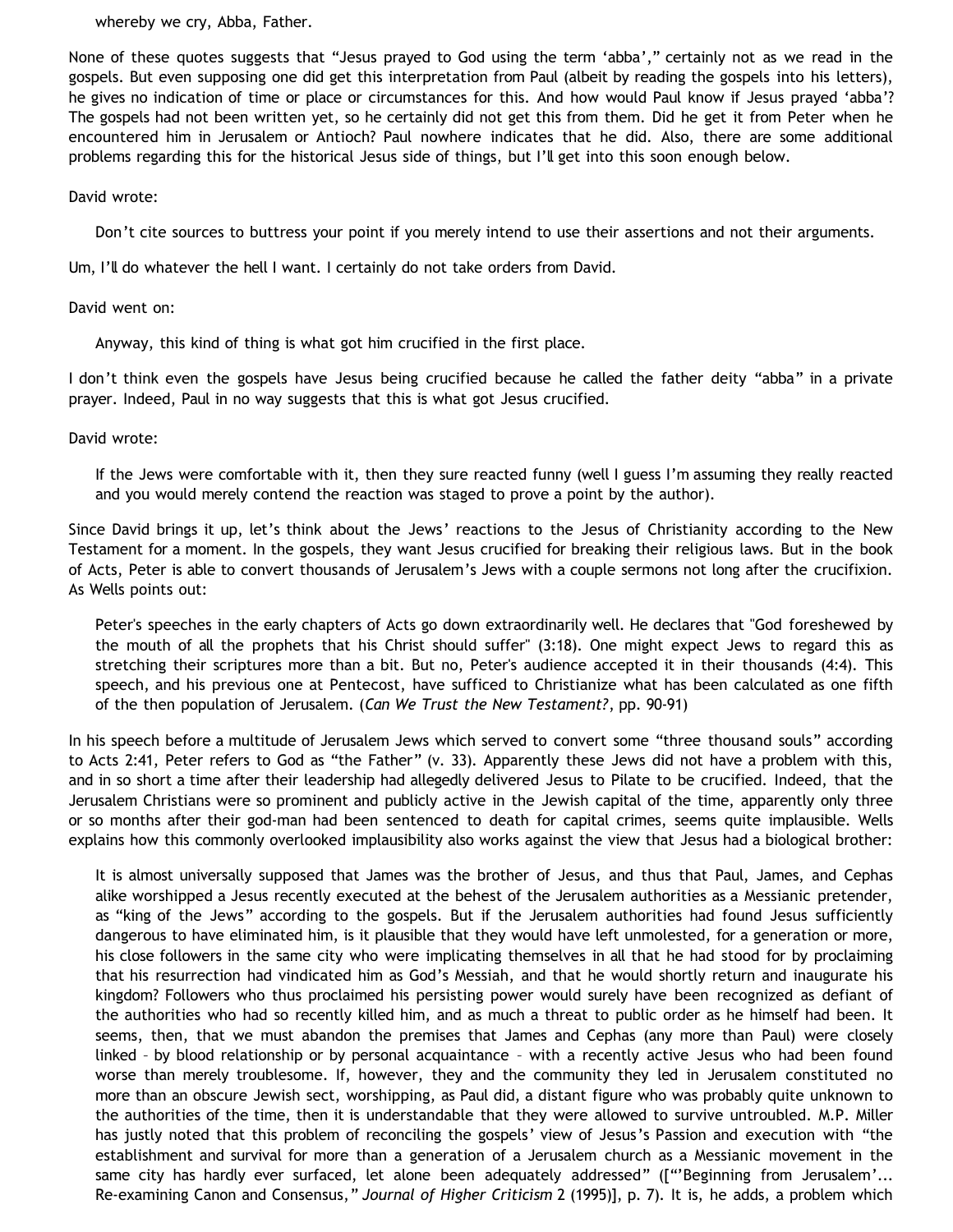should "make one far less inclined to suppose that the Gospel Passion narratives constitute sources from which one can extract and reconstruct the historical circumstances and reasons for the death of Jesus" (p. 20) (*The Jesus Myth*, p. 69)

The portrait which we find of the Jerusalem church in Acts, makes its leaders larger than life, performing miraculous works left and right and preaching to thousands at a time. In what we are led to believe would be just a matter of weeks after Jesus' crucifixion by Jerusalem authorities, Jesus' followers are represented as no quiet bunch, drawing attention to themselves as they preached Jesus resurrected and performed wonders in his name before large crowds. If the Jerusalem authorities found Jesus to be sufficient a threat to have him executed, how can we believe that in so short a time after Jesus' execution his followers were not only marching on with Jesus' message, but also preaching to Jerusalem's masses and converting its citizens by the thousands? As history, this is all most implausible and indicates a later tradition by which time the view of Christian beginnings had grown in grandeur to what we have in Acts, a sort of 'Golden Age' picture of the apostles and their adventures as they spread the new religion.

## David wrote:

If indeed this isn't historical (the usage is multiply attested mind you), then some explanation is required.

Why is historical accuracy the only plausible explanation for Paul's reference to 'abba'? We saw above that Paul's references to 'abba' do not even suggest that Paul meant that Jesus had used this term in his prayers. Paul was apparently referencing an early Christian prayer practice, but he in no way suggests that this originated from a prayer that Jesus had prayed in his pre-crucifixion life. Indeed, Paul attributes it to "the Spirit."

## David wrote:

You focus on Mark, but there are numerous references elsewhere such as Matt 7:21; 10:32-33; 11:27; 12:50; 16:17; 18:10,14; 20:23; 25:34; 26:39, 42,53; Luke 10:22; 22:29; 24:49; plus 22 other occurrences in John.

The reason why I've focused on Mark 14:36 is because it is the only instance in the gospels which put the word ' abba' into Jesus' mouth. All the references which David gives here are to 'Father' using the Greek word 'pater'; they are not instances of the occurrence of 'abba' in Jesus' prayers. Acts would have us believe that Jews had no problem with referring to the creator of the universe as 'Father' as public preaching making use of this reference has them converted by the thousands, as we saw above. The claim in question is that Paul knew that Jesus had prayed to God using the term 'abba', and Mark 14:36 is the only instance in any of the gospel narratives which does this. Even when Matthew gets to the part in Mark's gospel where Jesus goes off by himself in the Garden of Gethsemane to pray his hesitation prayer (the gospels have him make this prayer in secret, so who would have witnessed it?), he omits the word 'abba' (Mt. 26:39). For some reason the author of Matthew didn't think it made sense. Clearly the evangelist considered the monologue in Mark to be subject to redaction.

It should be pointed out here that the early Christians' use of 'Father' was not unprecedented in Jewish literature. Even in the OT, we find references to Yahweh as 'Father'. See for example Isaiah 63:16, 64:8, which explicitly refer to Yahweh as "our Father" and with which Paul would have undoubtedly been familiar. So referring to God as " Father" was not something new, as it had a long heritage in the Judaism of the day.

Besides, Mark 14:36 allows for no witnesses, since it has Jesus praying in private when he utters the formula, "Abba, Father." This is literature at this point, not history.

# David continued:

As Darrell Bock points out: "Source levels here include unique Matthean material, unique Lukan material, and some Matthean-Lukan texts (=Q). The expression is multiple attested." (*Jesus According to Scripture*, pg 592)

Which expression enjoys multiple attestation here? 'Abba'? It appears only in Mark and Paul's epistles. I find no use of it in either Matthew or Luke. The foregoing points clearly indicate that it does not enjoy multiple attestation. Indeed, why does Matthew drop the reference to 'abba' in his version of the same hesitation prayer episode? We are talking about the same thing, are we not?

#### David concluded:

So it looks like this tradition has a much more probable explanation if grounded in historical fact then legend, unless an adequate explanation for the legend being dispersed across all possible source material can be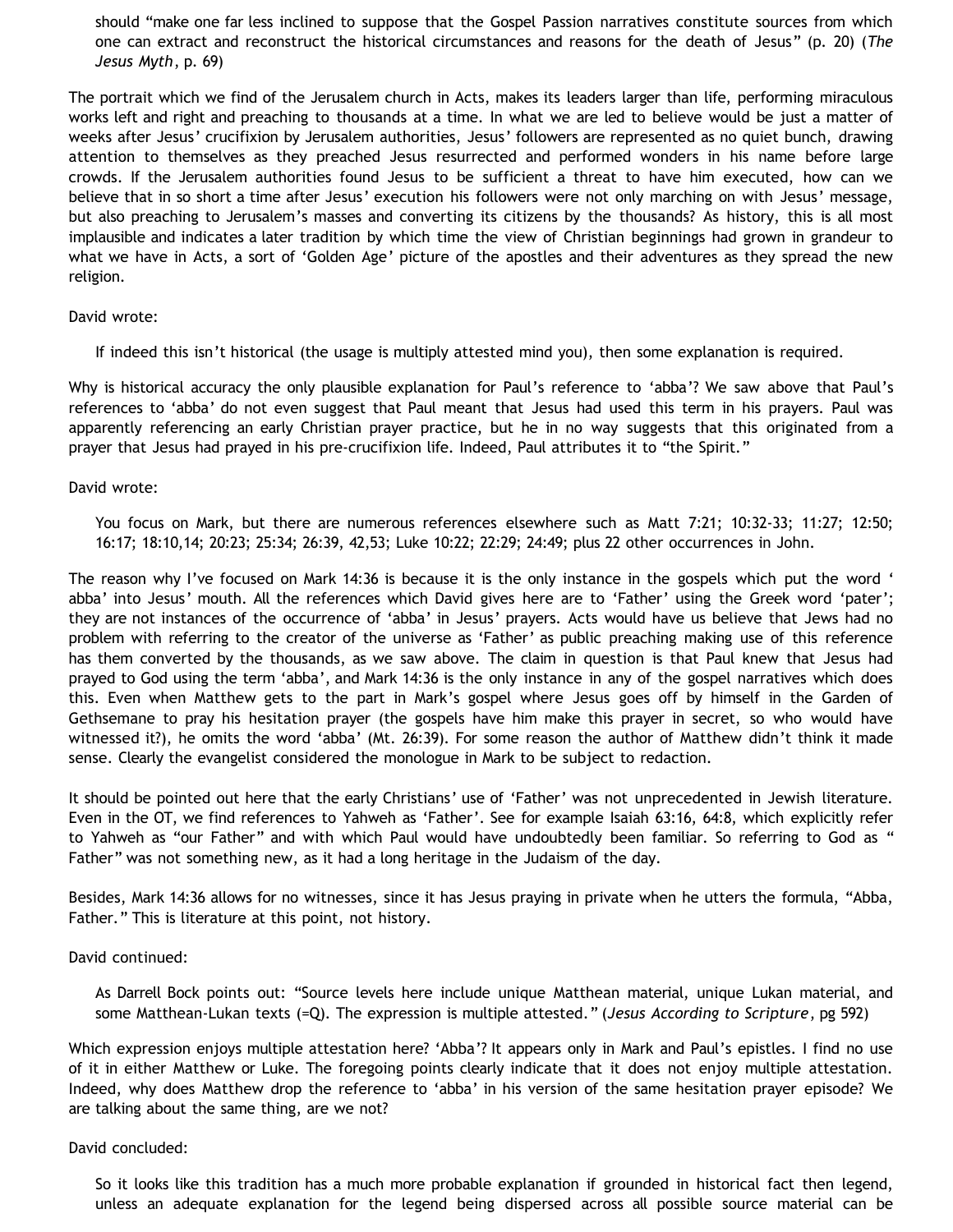conjured up, err I mean postulated. :P

Again, are we talking about the same thing here? The question before us is whether Paul's reference to 'abba' came from knowledge he had of the historical Jesus rather than from a traditional formula whose roots lie elsewhere, such as Aramaic-speaking Christian communities. When Paul makes reference to 'Abba, Father' in Gal. 4:6 and Rom. 8:15, is he suggesting that Jesus prayed this at some point during his life on earth? I find no such suggestion in either passage, and would like to see some explanation for why one might think this. David gives none. Even if Jesus did speak this in his prayers, how would Paul know about it? The gospels were not written yet, so he could not have read about it. Paul never suggests that he learned this from his interaction with other Christians (e.g., Peter), and in fact does not put this word into Jesus' mouth anywhere in his letters. The only time 'abba' appears in the New Testament outside Paul's letters is in Mark 14:36, where Jesus is depicted as praying in private; the episode allows for no witnesses to the prayer Mark puts into Jesus' mouth here, so it appears to be a literary invention, not a historical anecdote. If it were historical, why do *both* Matthew (at 26:39) and Luke (at 22:42) omit it? I surmise that the textual evidence in no way points to a historical chronicle here, but rather to a construction on the part of the evangelists.

#### **Claim #5:**

## *Jesus expressly forbid divorce. (1 Cor. 7:10)*

#### I wrote:

Does Paul say when, or where, or indicate the circumstances of this delivery? How would Paul know this? That's right, Paul appeals to revelation as the means by which he learned his gospel. Later writers could easily take such references and put them into a portrait of an earthly Jesus purported by some to be historical. How hard would it be to do this?

## David's rejoinder:

This is beginning to become quite tiresome. You are assuming that Paul needs to buttress his doctrinal and theological points with historical context…totally unsupported assertion and the counterfactual has been argued quite convincingly by yours truly. In addition, as you've agreed, Paul's audience was already open to the supernatural so why would he write to them as if they were some skeptic? If you wish for Paul to have such intentions in mind, I will insist that you argue for such an unusual exegetical framework.

David has forgotten that the issue is Paul's knowledge of the earthly Jesus, that is, the pre-crucifixion Jesus, whose biography is what the gospel narratives are supposed to portray. It's not whether or not "Paul *needs* to buttress his doctrinal and theological points with historical context," it's that he consistently fails to do this, most noticeably when doing so would help strengthen his arguments. The implication behind the claim in question here is that Paul's reference to Jesus forbidding divorce suggests familiarity with the earthly Jesus. But as we probe this claim, we find no reference to time, place or occasion when Jesus is supposed to have given such a ruling. Look at what the verse in question (I Cor. 7:10) states:

And unto the married I command, yet not I, but the Lord, Let not the wife depart from her husband.

Paul seems to be appealing to a revelation from Christ in heaven here, and makes no suggestion that this is a teaching that Jesus had delivered while on earth. Wells points out in relation to this:

Another striking feature of Paul's letters is that one could never gather from them that Jesus had been an ethical teacher. Paul is not indifferent to ethical problems; on the contrary, his epistles abound in ethical admonition. But on only one occasion does he appeal to the authority of Jesus to support an ethical teaching which the gospels also represent Jesus as having delivered; and in this instance it is not necessary to suppose thtat Paul believed that the doctrine in question had been taught by the historical (as opposed to the risen) Jesus. (*The Historical Evidence For Jesus*, p. 23)

Wells also points out that the instruction "Let not the wife depart from her husband," could make sense in Gentile Christian communities, where Paul issues it. But where Mark gives Jesus' teachings on divorce (10:11-12), Wells rightly points out that such teaching makes no sense for the community which the gospel has Jesus addressing, namely a Jewish community in Palestine:

Some of the sayings Mark ascribes to Jesus were obviously never spoken by a historical Jesus, but were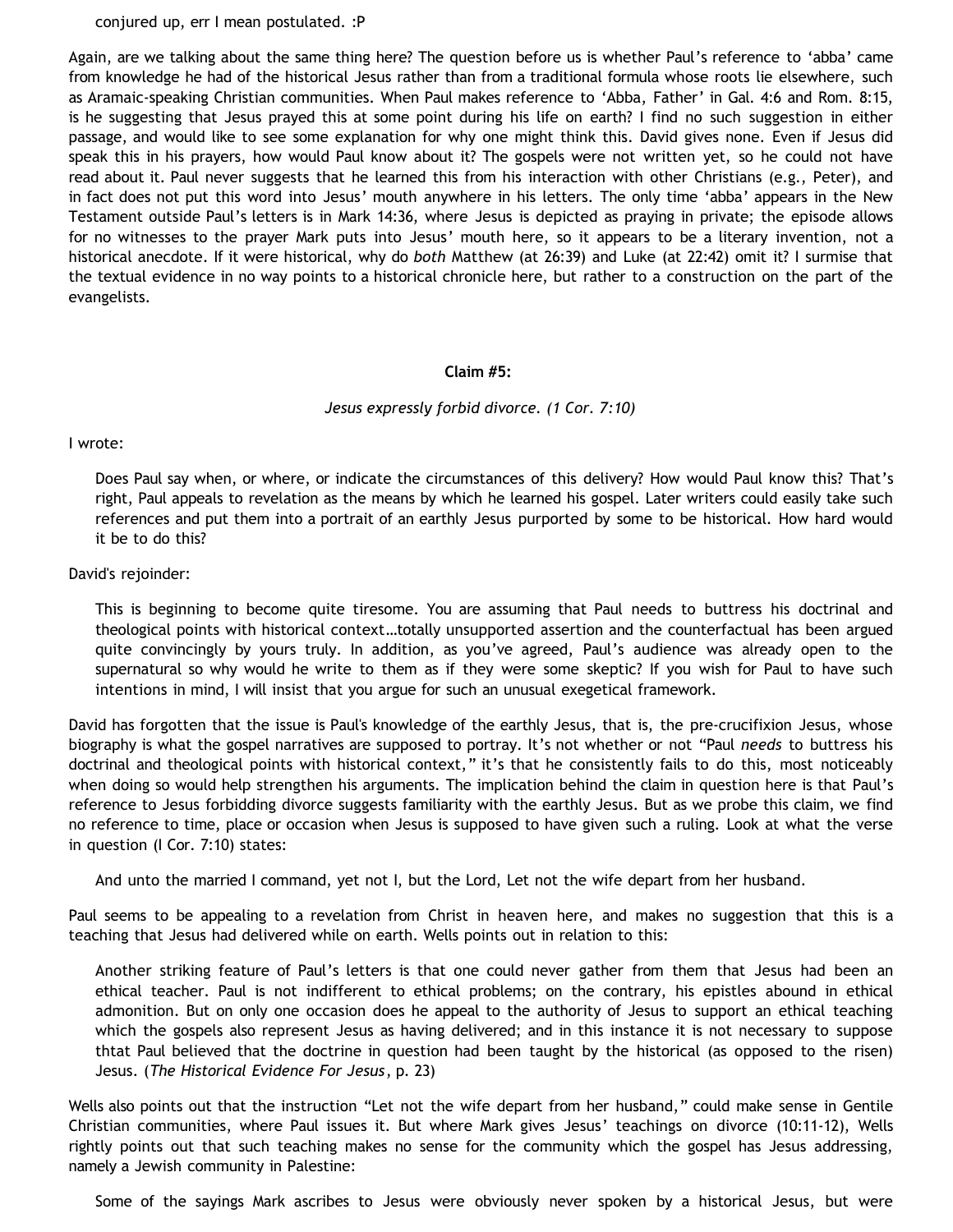concocted in a Christian community remote in place in time from the Palestine of AD 30. For instance, in Mk. 10:12 Jesus rules that if a woman divorces her husband and marries another, she commits adultery. Such an utterance would have been meaningless in Palestine, where only men could obtain divorce. It is a ruling for the Gentile Christian readers of *Mark*, which the evangelist put into Jesus' mouth in order to give it authority. This tendency to anchor later customs and institutions to Jesus' supposed lifetime played a considerable role in the building up of his biography. (Ibid., p. 13)

So even here, there are noteworthy incongruities which point, like a smoking gun, to the development of a legend.

In addition, David's comments imply a dichotomy which I have not endorsed, namely: that either Paul would never refer to the historical context in which Jesus gave teachings that he believes he made while in the flesh, or he would be treating the intended audience of his letters, who already accepted supernaturalism, as skeptics. This is quite a stretch. Would Paul necessarily be treating his congregants as skeptics if he made references to Jesus' earthly activities? I don't think so. Were the evangelists treating their intended audiences as skeptics when they penned their narratives of the earthly Jesus' life? Were the later epistle writers who did include references to the earthly Jesus in their writings treating their intended audiences as skeptics? Are preachers today treating their congregations as skeptics when they make references to aspects of Jesus' life as it is portrayed in the gospels? This seems a rather desperate attempt to deflect the point of the matter.

# **Claim #6:**

# *Jesus taught that 'preachers' should be paid for their preaching. (1 Cor. 9:14)*

# I responded:

Another feature that Paul got from the OT. He even quotes Deut. 25:4 in I Cor. 9:9. Paul is not giving evidence of familiarity with an earthly Jesus here; he gives no indication of a historical setting on earth where Jesus would have given such instruction, and attributes the teaching to "the Lord," for Paul, the risen Jesus, not the earthly Jesus. The later writers (i.e., of the gospels) take this reference, which has ecclesiastical significance for Paul, and give it the impression of historical significance by putting the teaching into Jesus' mouth (cf. Mt. 10:10; Lk. 10:7).

# David's rejoinder:

Oh I get it so Jesus can't be Jewish and use the Old Testament but Paul clearly does. But you haven't shown where in the OT this teaching (1 Cor 9:14) can be derived from????????? The later writers (i.e., of the gospels) take this reference, which has ecclesiastical significance for Paul, and provide a more in-depth historical context that illuminate Jesus' teachings on the subject (cf. Mt. 10:10; Lk. 10:7).

I have nowhere stated that "Jesus can't be Jewish and use the Old Testament." That "Paul clearly does" is borne out by Paul's own writing, as I have shown. And as I mentioned above, just a few verses prior to I Cor. 9:14, Paul quotes Deut. 25:4 ("Thou shalt not muzzle the ox when he treadeth out the corn," which a later writer, posing as Paul, quotes to justify the conclusion that "the laborer is worthy of his wages" (I Tim. 5:18). In the I Cor. 9 passage, Paul is actually showing us how he reasons from the quote taken from Deut. 25:4 to secure the conclusion that preachers should be paid for their preaching, a rather self-serving instruction which his own writing shows how he derives it from the OT. He even appeals to common temple practice of the day in v. 13. Is it really so farfetched that a preacher would demand financial support from his congregants and claim this is God's will?

What David does not do is show where Paul gives a historical setting for the earthly Jesus issuing this instruction, which is the point in question here. Paul took a teaching from the OT to its logical conclusion for his context as a preacher, and attributes it to "the Lord." Later writers, concocting historical narratives for the earthly Jesus, then took this reference and inserted it into Jesus' mouth.

# **Claim #7:**